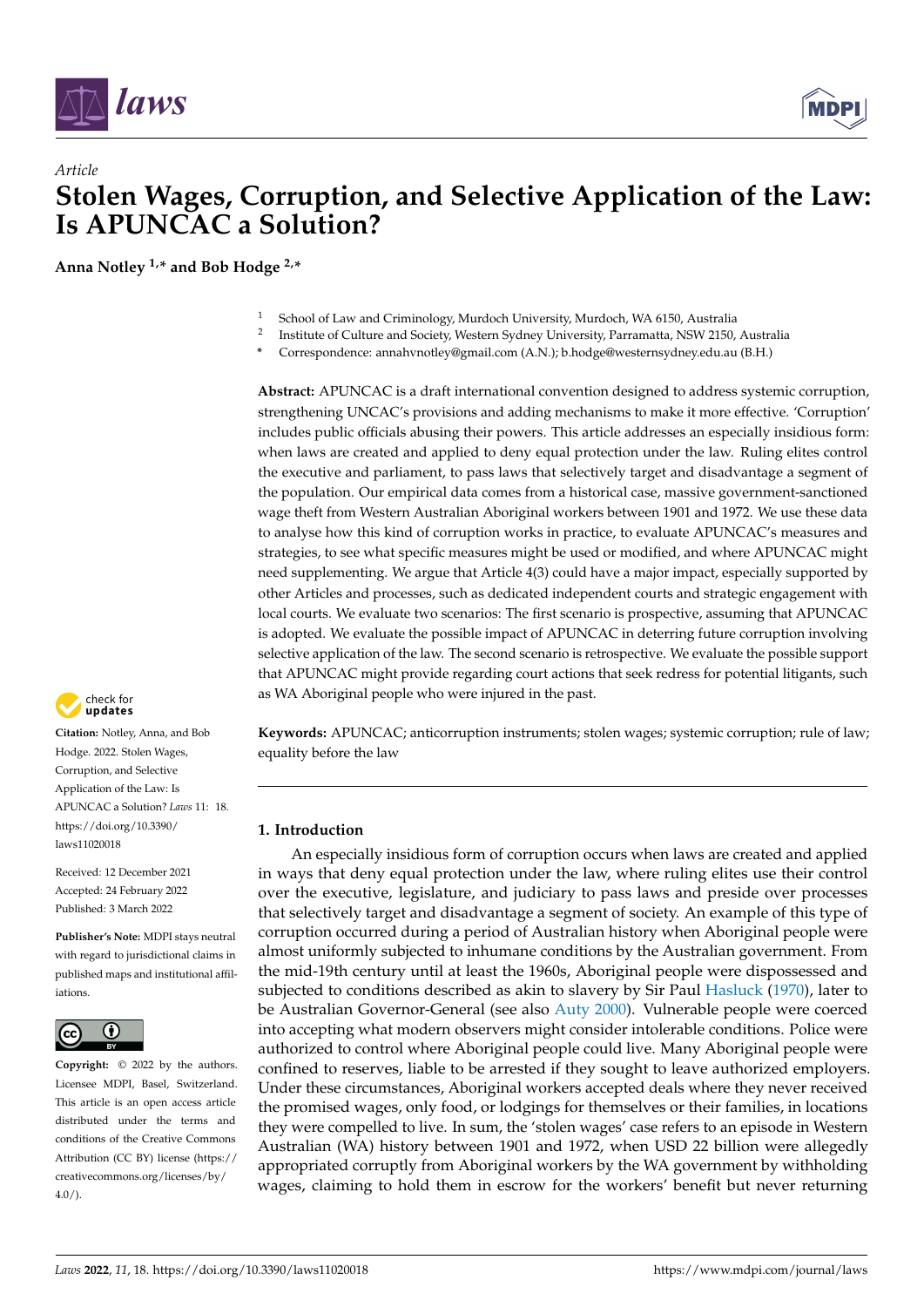them [\(Senate Standing Committees on Legal and Constitutional Affairs](#page-8-2) [2006\)](#page-8-2). Aboriginal workers were denied equal protection by laws against wage theft.

This article contributes to the aims of this Special Issue by evaluating a specific strategy for tackling this type of corruption. The strategy involves the implementation of a model international convention. The Anticorruption Protocol to the United Nations Convention against Corruption (APUNCAC) is a draft international treaty that aims to strengthen the existing United Nations Convention Against Corruption (UNCAC), by establishing an enhanced legal framework and enabling strong, aggressive action [\(Yeh](#page-9-0) [2021\)](#page-9-0). APUNCAC would implement an equal protection clause and would provide recourse, in the form of class actions, in cases where public officials abuse their powers, create and implement laws that deny equal protection under the law, and selectively disadvantage a segment of society.

The purpose of this article is to evaluate the APUNCAC strategy and assess its utility for addressing corruption involving unequal application of the law. The approach involves analysis of the WA stolen wages case, analysis of the application of APUNCAC to this case, and assessment of the utility of the APUNCAC strategy in addressing injustice that occurs when those in power abuse their power to selectively disadvantage disfavored segments of society.

We evaluate two scenarios: The first scenario is prospective, assuming that APUNCAC is adopted. We evaluate the possible impact of APUNCAC in deterring future corruption involving selective application of the law. Adoption of APUNCAC would ensure the existence of a remedy for future instances of the type of crime that is illustrated by the WA stolen wages case and would send a clear signal that selective targeting of a segment of society is not acceptable. The second scenario is retrospective. We evaluate the possible support that APUNCAC might provide regarding court actions that seek redress for potential litigants, such as WA Aboriginal people, who were injured in the past.

One potential outcome of our analysis would be a change in laws, to prevent this kind of corruption ever happening again in this jurisdiction. That would be desirable, but is not enough for our litigants. This leaves us with a difficult challenge, which we nonetheless take up: is there a way these Aboriginal litigants could use and adapt APUNCAC for court action in the present, given that the disadvantages they suffered continue so strongly into the present? An APUNCAC approach turns reprehensible behaviors into crimes examined by courts and punishable by law. We argue from our analysis, that APUNCAC could be developed to become a game-changer for these litigants.

Section [2](#page-1-0) of this article describes and analyzes the WA stolen wages case. Section [3](#page-2-0) analyzes key APUNCAC articles. We begin with 4(3). We argue it plays a crucial role in making APUNCAC an important extension of the anticorruption toolkit. We look at how it is embedded in APUNCAC strategies. We examine Article 4(1)(c) on abuse of authority, and show its valuable role in supporting 4(3). We then summarize answers to the crucial question: Why APUNCAC? In response to this question, we synthesize other articles that could come into play to strengthen the case, including Article 7 on access to the process, Article 8 on dedicated courts, Article 10 on implementation of court findings, and Articles 60, 62, and 63 dealing with sanctions that can be applied to proven offences. These discussions contribute to the main aim of the article, to use examples from our empirical case to analyze and evaluate APUNCAC. We consider this in two scenarios: as a general strategy to bring difficult dimensions of corruption within the framework of international regulation; and as a proposed legal instrument designed to 'make a difference', in Annan's terms, to issues of world governance and the management of corruption. Section [4](#page-6-0) assesses the utility of the APUNCAC strategy in addressing the type of injustice illustrated by the WA stolen wages case.

#### <span id="page-1-0"></span>**2. The 'WA Stolen Wages' Case**

The [\(WA Government](#page-9-1) [1905\)](#page-9-1) WA forbade Aboriginal workers to be paid directly, instead requiring employers to pay these funds into a state-managed trust fund, supposedly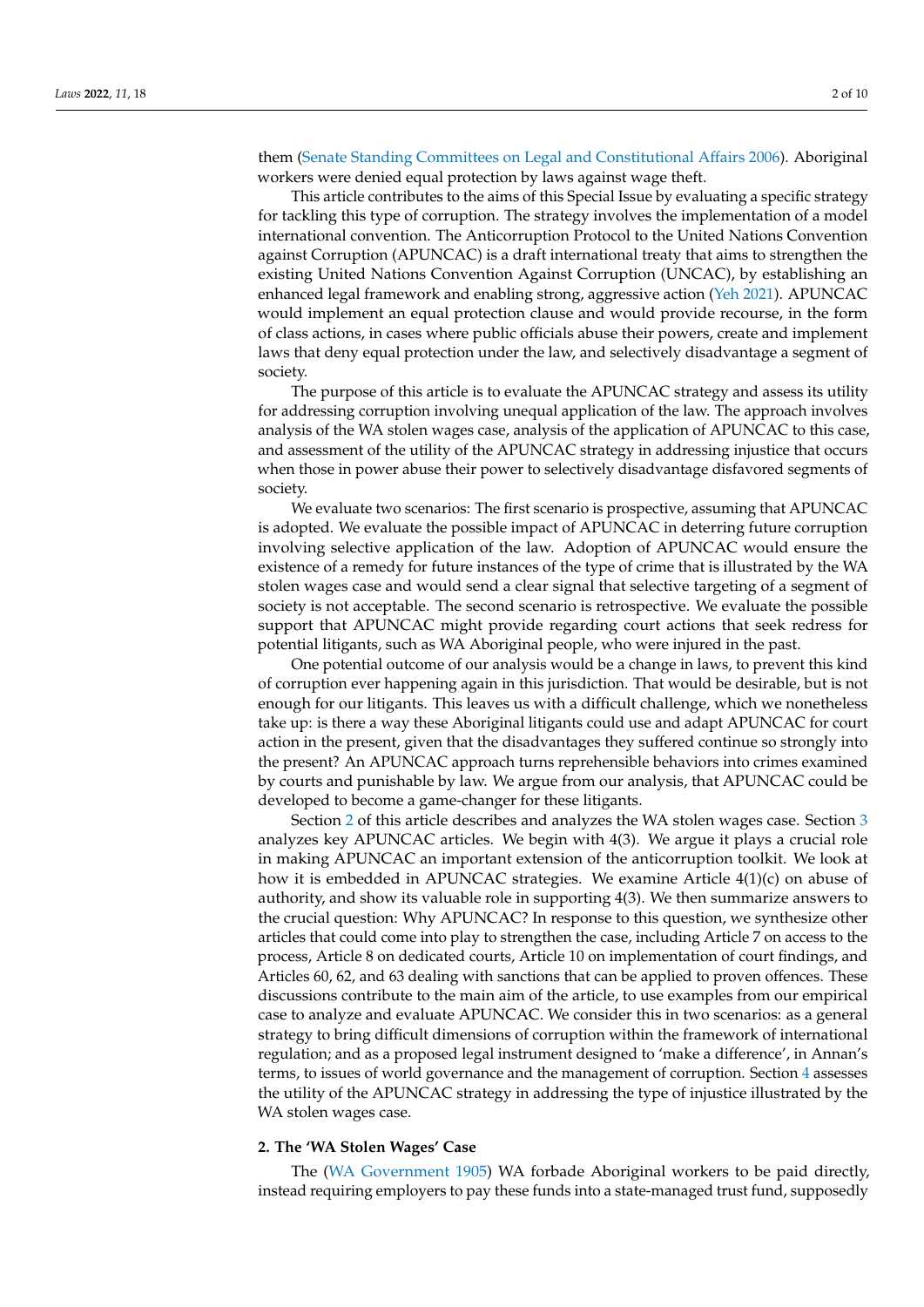on the workers' behalf. These funds were never paid to Aboriginal workers. In 2006, an Australian government inquiry into the matter stated:

There is compelling evidence that governments systematically withheld and mismanaged Indigenous wages and entitlements over decades. In addition, there is evidence of Indigenous people being underpaid or not paid at all for their work. These practices were implemented from the late 19th century onwards and in some case were still in place in the 1980s. Indigenous people have been seriously disadvantaged by these practices across generations. [\(Senate Standing](#page-8-2) [Committees on Legal and Constitutional Affairs](#page-8-2) [2006,](#page-8-2) p. 4)

Table [1](#page-2-1) combines official census data [\(ABS](#page-8-3) [1966\)](#page-8-3) with data from the [FWC Australia](#page-8-4) [\(2021\)](#page-8-4) and academic researcher Charles [Rowley](#page-8-5) [\(1970\)](#page-8-5), to estimate the amount of damages, equal to USD 22.2 billion, using conservative figures. A more complete forensic analysis would presumably support a higher figure. However, the conservative USD 22 billion figure establishes the magnitude of the corruption.

<span id="page-2-1"></span>**Table 1.** Aboriginal Wages Due and Appropriated.

| Assumptions                                                  |                     |
|--------------------------------------------------------------|---------------------|
| A. Aboriginal workers (aged 15–65) per year                  | 11,247 (ABS 1966)   |
| B. Time frame (1905-1972) Gov-managed wages                  | 67 years            |
| C. Minimum wage (FWC Australia 2021)                         | USD 29,474 per year |
| D. Total wages earned/appropriated ( $A \times B \times C$ ) | USD 22.2 billion    |
|                                                              |                     |

The report produced by the inquiry failed to properly establish the scale of the alleged theft, failed to properly acknowledge the associated corruption, and failed to propose legislative or political remedies. The Inquiry acknowledged that essential records were not produced, were lost, or were destroyed [\(Senate Standing Committees on Legal and](#page-8-2) [Constitutional Affairs](#page-8-2) [2006,](#page-8-2) p. 5; see also [Kidd](#page-8-6) [2007\)](#page-8-6).

In 2012, six years after the Senate Inquiry, the WA government established a 'redress' scheme involving nominal ex gratia payments of USD 1460 per person, so that the state government could 'express regret' to Aboriginal people still living who had resided at government Native Welfare Settlements and had monies withheld. The redress scheme appeared to show that Australian governments now accept guilt and responsibility, suggesting that the case was strong. However, numerous limitations were built into the terms of reference. There was a 6-month window in which to apply, so many eligible people failed to receive payment. Other barriers included the detail required, despite the culpably inadequate book-keeping, which essentially served as a strategy to ensure that as few claimants as possible could access any funds, despite the claimed intent of the scheme to 'provide redress'.

Subsequent class action cases suggest the nominal nature of these payments. In 2020, Shine Lawyers, a commercial law firm, won a class action judgement of USD 139.4 million in a stolen wages case in Queensland. Their success inspired a similar class action in WA, which is currently underway. The Queensland case demonstrates the feasibility and power of civil actions. The payout was 76 times the WA government redress payout. However, documentation was difficult or, in most cases, impossible to obtain, owing to what the Senate Inquiry had described as negligence or corruption. Payouts to claimants were not timely nor sufficient, and the corruption dimension was not examined.

# <span id="page-2-0"></span>**3. APUNCAC**

APUNCAC Article 4(3) would establish, for nationals of all States Parties, equal protection under the law:

States Parties to the Protocol shall not make or enforce any law which shall abridge the privileges or immunities of citizens of the States Parties; nor shall any State Party deprive any person of life, liberty, or property, without due process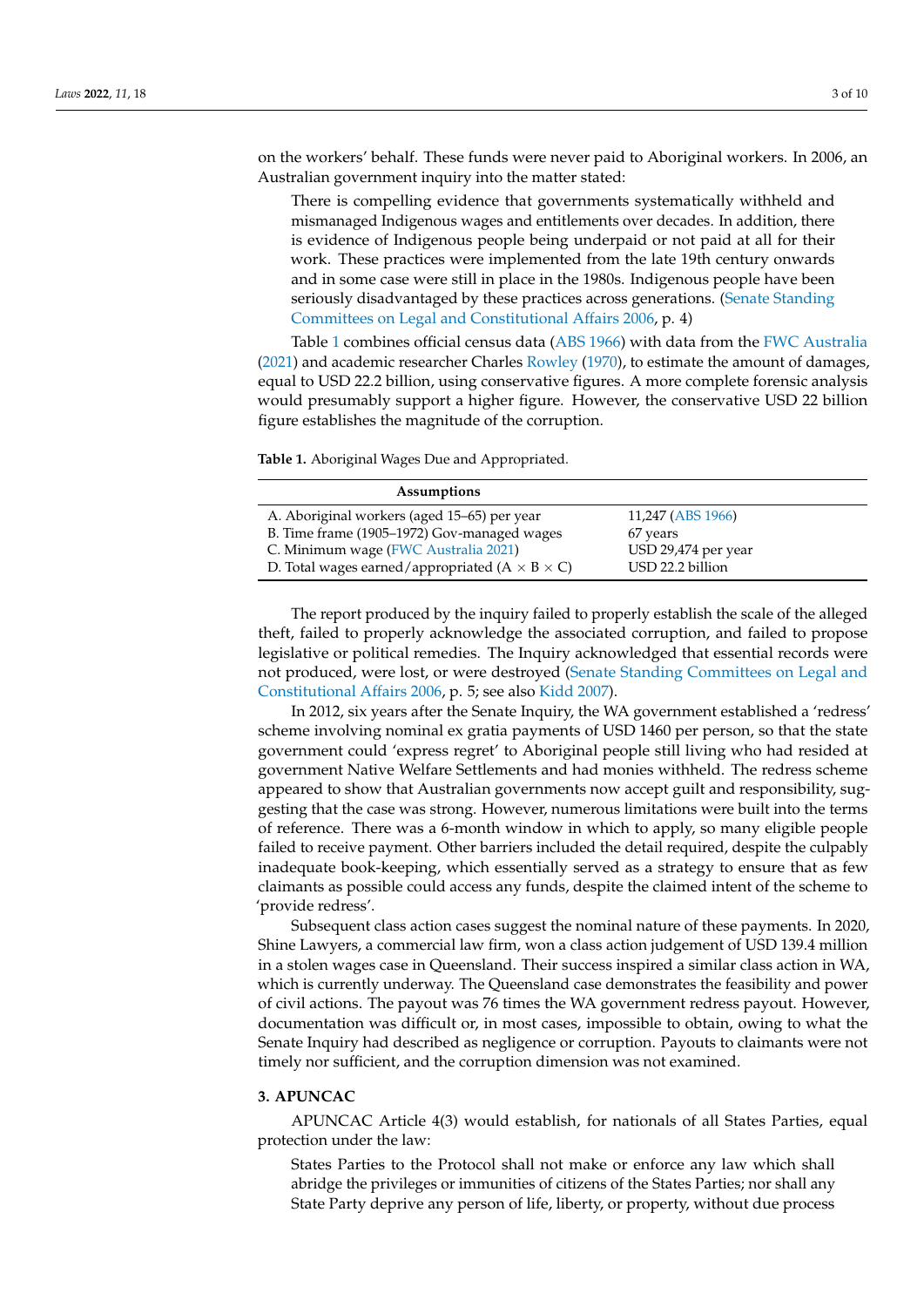of law; nor deny to any person within its jurisdiction the equal protection of the laws.

Under APUNCAC, it would not have been legal to misappropriate Aboriginal worker wages. Furthermore, under APUNCAC Article 60(6), it would have been unlawful for the WA government to benefit from stolen Aboriginal wages:

It is unlawful for any person or entity to initiate, facilitate, or benefit from a pattern of corruption, misappropriation of assets or any other form of racketeering activity, if the accused knew or should have known of the corruption, the asset misappropriation or other form of racketeering activity. (APUNCAC art. 60(6))

Under APUNCAC Article 60(4), it would have been unlawful for the WA government to receive the proceeds of misappropriated Aboriginal worker wages:

It is unlawful for any person or entity to handle, receive, hold, transfer or convey assets that the accused knew, or should have known, were obtained through a pattern of corruption, misappropriation of assets or any other form of racketeering activity, with the exception of entities duly authorized by criminal investigators for the purpose of facilitating criminal investigations, or entities duly authorized for the purpose of imposing a lien or facilitating a civil action under this Protocol.

## *3.1. Class Actions*

Under APUNCAC Articles 62(6) and 63(5), a class action could be initiated that would permit a nongovernmental organization such as the International Justice Mission (IJM) to bring a class action on behalf of Aboriginal workers who were deprived of their wages as a consequence of WA government action and seek treble damages.<sup>1</sup> One merit of this recourse is that it bypasses the State Party's close control of legal processes within its jurisdiction, by referring implementation out to another international body. However, State Party support would still be needed, to ensure this massive payout happened. In sum, APUNCAC's equal protection clause could be used in the first stage, in a process to seek redress and return such stolen wages.

We argue that a compelling case against this kind of corruption, illustrated by the stolen wages case, could be built by applying APUNCAC. Australia is a State Party to the Vienna Convention on the Law of Treaties. The Vienna Convention requires each State Party to a treaty to conform domestic law to treaty commitments.<sup>2</sup> This situation should encourage potential litigants to look to APUNCAC for possible relief. Our initial forensic investigation is well within the capacity of a small dedicated legal team who could support this action. Our initial analysis showed that class action is possible, though on a limited scale. We estimated a claim of USD 22 billion. If we factor in the possible option of a class action under Articles 60(6) and 63(5), which allows claims up to three times the amount claimed, then the potential figure becomes USD 66 billion. This is 480 times the Queensland figure. These figures are only estimates, but they show the comparative scale and possible impact of a potential APUNCAC case.

In this first pass at evaluating APUNCAC, it offers attractive options to potential litigants, in a court as envisaged under Article 8. We see this outcome as worthwhile. Under no other circumstances could this type of litigant get their day in court, backed by international resources and international prestige.

However, this is not the end of the story for an evaluation of APUNCAC's real-world impact. Resistance can be expected from affected State Parties, and this expectation is built into APUNCAC's provisions and strategies for addressing the possibility that domestic authorities might fail to cooperate or might engage in obstruction of justice (see [Yeh](#page-9-2) [2015\)](#page-9-2).

<sup>&</sup>lt;sup>1</sup> We wish to express our gratitude to Professor Stuart Yeh here as editor for this special issue for comments and suggestions during the writing of this article. We are of course ultimately responsible for its final form.

<sup>2</sup> Vienna Convention on the Law of Treaties (*opened for signature* 23 May 1969, *entered into force* 27 January 1980) Art. 27, 1155 UNTS 331 ("A party may not invoke the provisions of its internal law as justification for its failure to perform a treaty").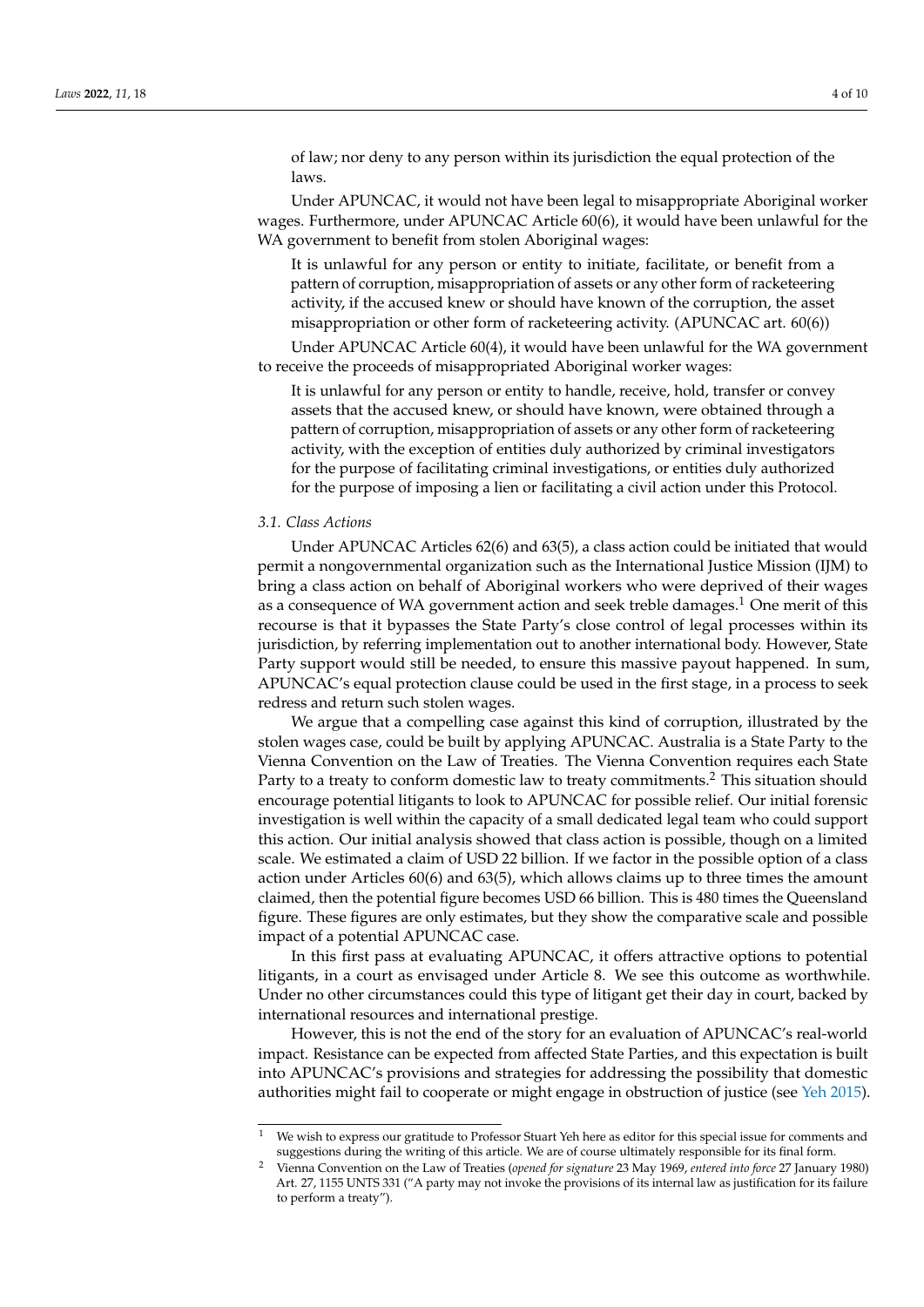APUNCAC's provisions for independent international inspectors, independent agencies to monitor treaty implementation, and provisions to censure acts of noncooperation or obstruction of justice arguably address a basic weakness in UNCAC, its reliance on domestic authorities for implementation and the constrained capacity of external agencies to monitor and control domestic implementation [\(Webb](#page-9-3) [2005;](#page-9-3) [Brunelle-Quraishi](#page-8-7) [2011\)](#page-8-7). [Heckler](#page-8-8) [\(2010,](#page-8-8) p. 6) noted the same weakness in UNCAC and its limited powers of coercion: 'Ratification of the UNCAC does not constitute political will in itself'. Compliance is a major problem for UNCAC, but accommodation is built in. As [Heckler](#page-8-8) [\(2010,](#page-8-8) p. 1) noted: 'Most provisions of the Convention make some reference to working within a State's domestic Law, which allows significant room for different interpretations of the Convention's requirements'.

APUNCAC envisages a process that may be pursued by aggrieved litigants. We interpret Article 7(2)(d) as implying that potential litigants should be able to provide evidence on how the case would fare in State Party courts. This requirement recognizes a basic fact about APUNCAC that legal teams seeking to support marginalized litigants like ours will be aware of from the outset. APUNCAC processes rely on the hard work these lawyers must commit to, to carry the whole process through to a successful intervention. APUNCAC does not expand on this point, and it does not fall within its brief to do so. However, it is part of the real-world context that will determine whether any given intervention succeeds or fails.

#### *3.2. Retrospectivity*

The Stolen Wages case is situated in the uncertain space between the ideal scope of an APUNCAC based on principles of the rule of law, and a real world where many State Parties are 'kleptocracies' [\(Burgis](#page-8-9) [2020\)](#page-8-9), flagrantly corrupt while pretending otherwise. The principle of equality before the law, articulated in Article 4(3), conflicts with kleptocratic practices that are diametrically opposed to equal protection under the law.

In this regard, Kaufmann and Vicente's ideas (2011) are helpful. They argue that extreme corruption is normally enabled by two main ways of departing from the rule of law. 'Illegal corruption' is rampant impunity, where laws are systematically broken by corrupt elites. They call the other main kind of corruption 'legal corruption', where governments and judiciaries create and apply special laws to enable their corruption. These strategies in practice form a single package. Both potentially present massive challenges to the acceptance and implementation of APUNCAC.

The Stolen Wages case highlights these issues in their theoretical and real-life complexity. The first problem concerns the place of APUNCAC laws in State Party systems. Laws like 4(3) based on principles of the Rule of Law are more likely to be compatible with State Party laws for that reason. If equal protection is enshrined deep in State Party systems, as famously in the case of the American Constitution and others influenced by it, this will pave the way for this kind of case.

However, it is not clear what Australian law says about equal protection. The Australian Constitution does not explicitly provide for equal protection. Australia has no Bill of Rights, nor has the High Court been willing to accept many implied rights in the Constitution [\(Libesman](#page-8-10) [2019\)](#page-8-10). In State Parties such as Australia that lack an equal protection clause, we argue that Article 4(3) would tend to promote the rule of law. However, until that case is argued successfully up to the High Court, the principle would have to be argued in relation to the case, and the Australian Constitution would have to be subjected to high-level scrutiny. Our initial legal team would need support from high-level legal counsel. We believe, in so high profile a case as this, that help would be available, in Australia as in equivalent jurisdictions.

In its original form, assented to in 1900, section 127 of the Australian Constitution stated: 'In reckoning the numbers of the people of the Commonwealth, or of a State or other part of the Commonwealth, aboriginal natives should not be counted' [\(Australian](#page-8-11) [Constitution](#page-8-11) [n.d.,](#page-8-11) §127). A referendum in 1967 resulted in removing section 127 and the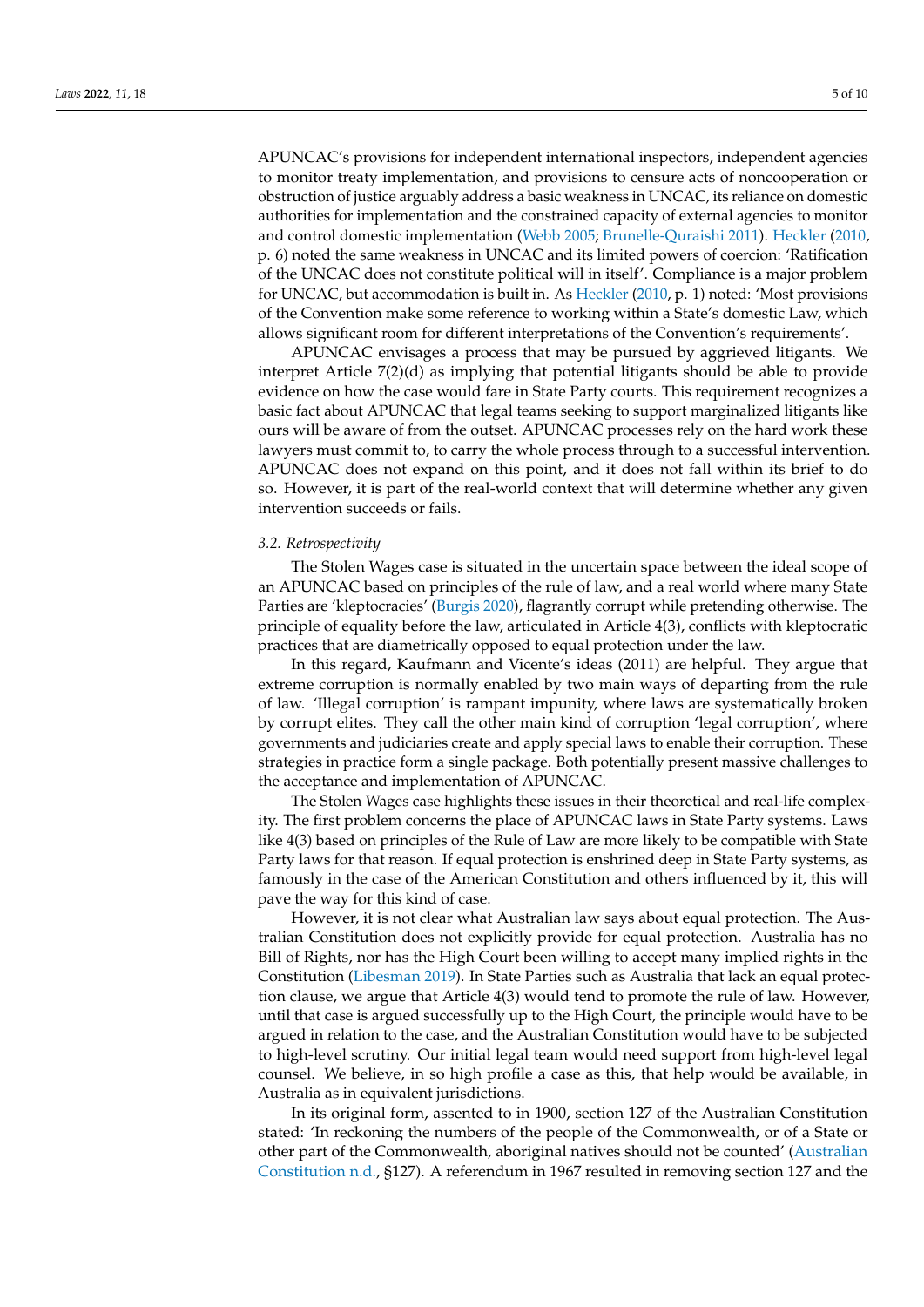words "other than the aboriginal people in any state," from section 51 on the powers of the Commonwealth:

The Parliament shall, subject to this constitution, have power to make laws for the peace, order and good government with respect to:

(xxvi) the people of any race for whom it is necessary to make special laws [\(Australian Constitution](#page-8-11) [n.d.,](#page-8-11) §51).

Before these amendments were made it could be argued that racism against Aboriginal people was permitted by the Constitution. If so, it could be argued that APUNCAC Article 4(3) would have been unconstitutional, but is now compatible with Australian law. The phrase crossed out was deleted, implying that, after the amendment, specific discrimination against Aboriginal people was prohibited. That would ease the way for 4(3) to be incorporated into Australian law, able to be appealed to in an APUNCAC case, able to be appealed to, but only after 1967.

However, the wording of the excessively simple amendment leaves another interpretation still on the table. The statement about powers is reminiscent of language of the rule of law. This is no accident, because the framers of the Constitution were conscious of their high duty. It could be argued that a principle like Article 4(3) was always relevant and could always have been used to declare the relevant laws unconstitutional and, hence, invalid. That is, retrospectivity is not an issue, before or after 1967.

## *3.3. Corruption as Abuse of Authority—Article 4(1)(c)*

A complementary argument could be put in this case and others like it. The WA Government had the backing of inadequate laws (legal corruption), they also operated outside those laws with impunity (illegal corruption). This new argument would draw on APUNCAC Article 4(1)(c) to strengthen the basis for Aboriginal litigants to seek redress for stolen wages. Article  $4(1)(c)$  focuses on abuse of authority. It states that corruption includes:

Any act or omission in the discharge of his or her duties by a public official or any other person for the purpose of illicitly obtaining benefits for himself or for another party.

The [Senate Standing Committees on Legal and Constitutional Affairs](#page-8-2) [\(2006\)](#page-8-2) provided abundant evidence of systemic abuse of authority by the police and other officials who were delegated responsibility. The facts are not in dispute. However, the case needs to be made that this was not laziness or incompetence, the benign interpretation usually given by reports such as the Senate Inquiry, but culpable corruption in terms of 4(1)(c). First, the authority given under the law is conditioned by its aim, 'to protect (aborigines) from injustice, imposition and fraud'. There has been no change in English that would turn 'protect from' into 'commit on a large scale'. Nor has there been change in the key term 'fraud'. On the contrary, it was extensively defined in the [WA Government'](#page-9-4)s [\(1904\)](#page-9-4) Audit Act. With the Commissioner's powers conferred mostly to police officers as Public Accountants, these officers were bound under *The Audit Act 1904 (WA) s*17 by the provisions and regulations in this Act.

In our case, there are strategic advantages coming from using these two articles in tandem, especially where there is evidence of corruption of laws and processes in the two forms identified by [Kaufmann and Vicente](#page-8-12) [\(2011\)](#page-8-12). 'Legal corruption' in this case would be targeted by arguing that the WA Government's *Aborigines Act 1905* was 'bad law' to such an extent that it betrayed the legislative function and should have been struck down from the outset. 'Illegal corruption' captures the systematic impunity exercised by corrupt elites. This clearly occurred on such a scale in this case that it would support an adverse finding on this aspect alone and damage an argument of good faith in the whole case.

One merit of an argument using Article  $4(1)(c)$  in this case is that it helps blunt a likely State Party defense, that if the laws were legal at the time, or if they conformed to contemporary beliefs, then those who acted legally or in good faith in those terms cannot be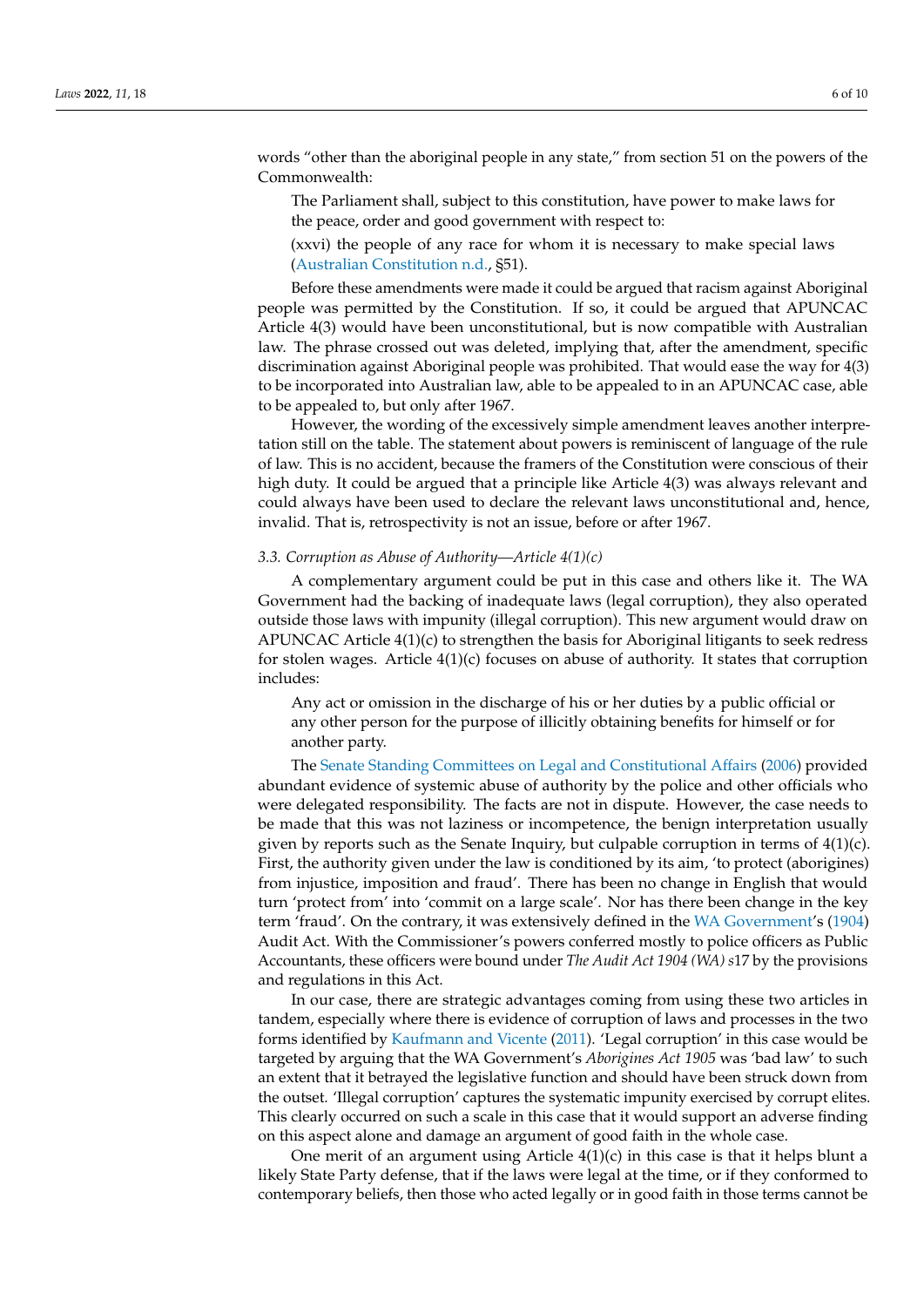held liable. According to this argument, Aboriginal people were not even citizens then, and had no rights to protect them. Our counterargument is that bad laws offer less protection for that defense.

From our experience, in this case mediated by Kaufmann and Vicente's more general analysis of extreme corruption, we offer a rule of thumb for others confronted by illegal or legal corruption. Laws designed to further corruption are likely, a fortiori, to be bad laws, more open to challenge than most, and will typically be administered corruptly. The key legitimating Act in this case was demonstrably flawed, compared to other laws passed by the same legislature, open to a strong attack from any later period.

This motivates a viable version of our case under APUNCAC that does not fall foul of the principle against retrospectivity. Article  $4(1)(c)$ , in combination with Article  $4(3)$ , makes it unlawful for WA government authorities, then as now, to selectively apply the law in a way that misappropriates the wages of Aboriginal workers for the benefit of the WA government. Articles 60(4), 60(6), 62(6), and 63(5) would permit an NGO such as [IJM](#page-8-13) [\(2021\)](#page-8-13) to file a class action on behalf of Aboriginal workers (or their heirs) to seek treble damages. Article 60(6) makes it unlawful for the WA government to receive stolen wages. Article 60(6) makes it unlawful for the WA government to benefit from stolen wages. Article 63(5) permits an NGO to file a class action. Article 62(6) permits an NGO to seek treble damages.

Without the APUNCAC option, these litigants would face a difficult task. Australia's existing legal framework has resulted in a mixed record regarding abuse of authority cases. Terri [Libesman](#page-8-10) [\(2019\)](#page-8-10) reviewed judicial responses to a high-profile [Australian Human](#page-9-5) [Rights Commission](#page-9-5) [\(1997\)](#page-9-5) inquiry on the 'Stolen Generations', which investigated another policy legitimated primarily by the same laws; the WA Government's *Aborigines Act 1905* and similar laws in other state jurisdictions that involved taking Aboriginal children from their Aboriginal families, ostensibly for their welfare, but in practice purely because of their Aboriginality. This inquiry found a similarly scandalous dereliction of the State's duty of care and of its agents regarding Aboriginal children and families. However, individual cases demanding compensation for demonstrated breach of the duty of care by state officials were mostly unsuccessful.

This mixed record indicates the difficulty of sustaining a charge of abuse of authority under current law. In one Stolen Generations case, Justice O'Loughlin acknowledged that the State had a duty of care regarding the Aboriginal plaintiff, but ruled that it had not been breached sufficiently [\(Libesman](#page-8-10) [2019,](#page-8-10) p. 37). In another case, however, Justice Gray sustained a claim of abuse of authority, stating that the claimant was dealt with by the State without lawful authority [\(Libesman](#page-8-10) [2019,](#page-8-10) p. 39). These cases suggest that abuse of authority claims can currently be argued in Australian courts, even for historical cases, but outcomes are uncertain. Ratification of APUNCAC could potentially open the door to more aggressive legal action.

In summary, the analysis suggests (a) the WA government selectively withheld wages from Aboriginal workers but not other workers; (b) that they did so corruptly, by corrupt means and without lawful authority; and (c) APUNCAC would allow a case to go to the domestic courts, addressing the fundamental issues, and permit an NGO to file a class action seeking treble damages. APUNCAC opens avenues for redress that were not previously available. Rulings of an APUNCAC court would not absolutely bind subsequent legal processes in State Party courts, but it cannot be doubted that they would have massive impact, far more than these litigants and their supporters could hope to achieve by any other means

#### <span id="page-6-0"></span>**4. Assessment and Conclusions**

In this final section we review the arguments thus far by taking a hard look at APUN-CAC from the point of view of prospective Aboriginal litigants. How would they evaluate it? What would it offer them? How might they use and adapt it to their purposes? How could the core theme of equality before the law assist them in combating the corruption they suffered?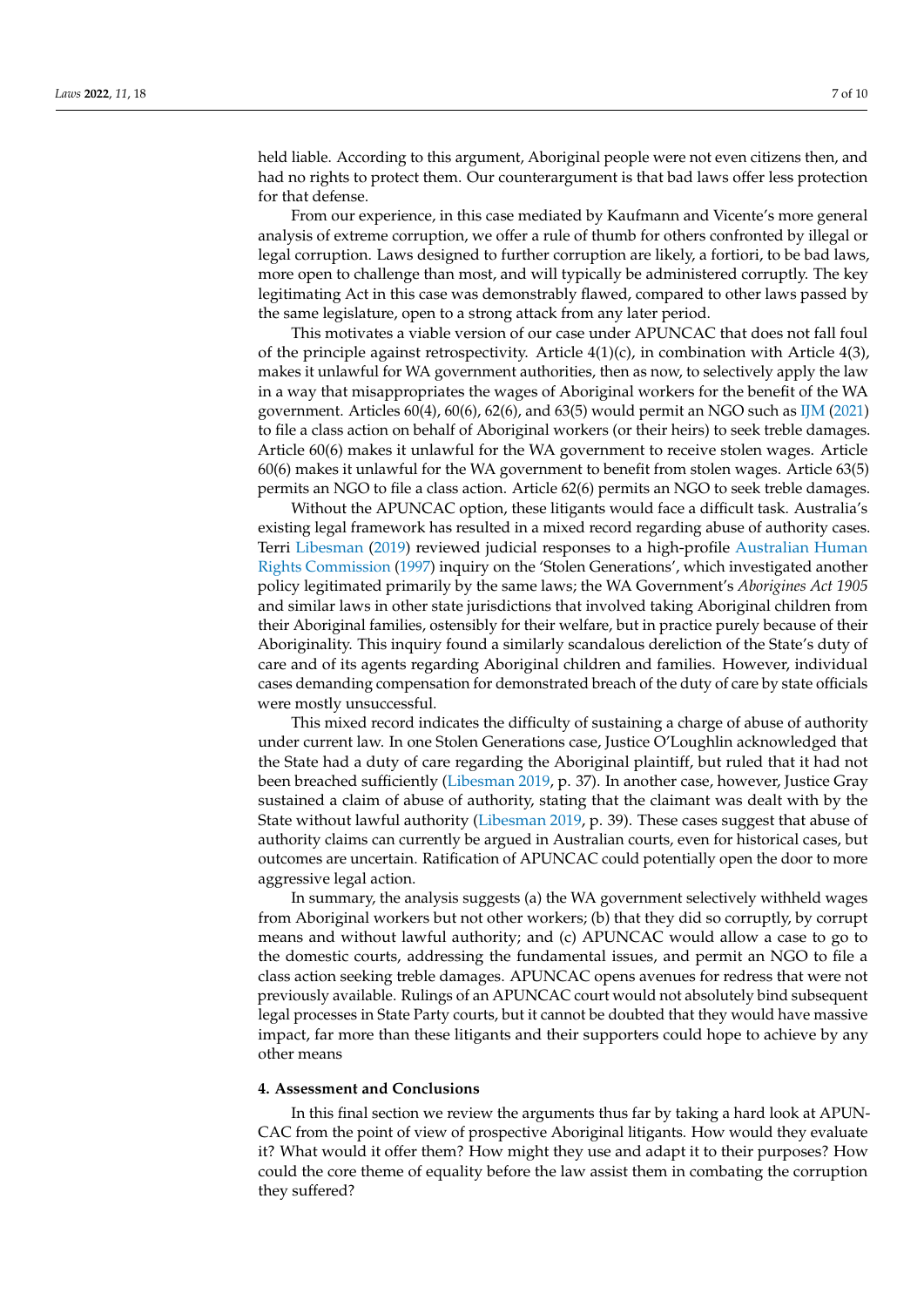APUNCAC is a draft international treaty. That might seem to make it too weak to be of real benefit to potential litigants. Treaties are voluntary. Signature and ratification are voluntary. They work to the extent that States Parties agree to abide by these voluntary agreements. However, we would argue strongly to these marginalized citizens to see their great potential value. The proliferation of international agreements, and the broad willingness of UN Member States to sign, ratify, and abide by such agreements, signals their value. States Parties are persuaded that it is beneficial to sign, ratify, and abide by such agreements, as Australia has regularly done (see [Sidoti](#page-8-14) [2011;](#page-8-14) [Kenny and Fiske](#page-8-15) [2014;](#page-8-15) [Harris](#page-8-16) [2015\)](#page-8-16). In short, they work because of the soft-power and persuasion exerted by other parties and the international community. Miguel [de Serpa Soares](#page-8-17) [\(2019\)](#page-8-17), UN Legal Counsel, made strong claims about this type of soft-power strategy:

The Vienna Convention on the Law of Treaties has had a fundamental role in the history of international relations and unrivalled importance as a source of international law, as well as a means of developing peaceful co-operation among nations (2019).

UN conventions influence State Party laws by affecting international and, hence, national laws and rule of law institutions. APUNCAC, as a convention, would require parties to work together by agreement, appealing to the rule of law. Vulnerable parties and their allies could use APUNCAC to mobilize their own soft power.

One potential benefit is Article 7(1), which permits any individual to submit a charge of corruption. Corrupt elites are typically wealthy, privileged, and powerful; their wealth perpetuated by corruption. Victims of corruption are likely to be poor and marginalized, socially, economically, and legally, as are most Aboriginal people. As Wayne Martin, former Chief Justice of the WA Supreme Court said [\(Martin](#page-8-18) [2017\)](#page-8-18), most Aboriginal people live below the poverty line, the most marginalized group in Australian society. They mostly rely on hard-pressed, underfunded Aboriginal Legal Services in each state.

Article 7(1) addresses the fact that most Aboriginal litigants are de facto excluded from full access to the law. Aboriginal attempts to seek redress were often hampered by issues of standing [\(Berhendt et al.](#page-8-19) [2019\)](#page-8-19). Most Aboriginal people could hardly imagine taking matters to any court without pro bono legal representation. Costs alone would be unsurmountable barriers, with further threats of costs being awarded against them. Article 7(1) potentially opens doors for individuals who previously had no recourse.

Article 7(10)(e) is another small article which could have very great positive consequences. Article 7(10) describes a proposed 15-member Operations Review Committee. Article 7(10)(e) states that this committee can provide 'recommendations as needed regarding changes in domestic laws, institutions or governance which would reduce opportunities for corruption.' The case as we have argued it could use this process. This would benefit the plaintiffs, who otherwise would not be heard at this level. At the same time international bodies committed to opposing corruption would welcome a victory of this kind at this level. Victory would not be guaranteed, but this would be more favorable terrain on which to wage the struggle. As we have seen, APUNCAC could support a strong case using Articles 4(3) and Article 4(1)(c), facilitated by the independence of the proposed APUNCAC inspectors and courts as under Article 8. This in turn would provide the basis to file a class action to recover treble damages, USD 66.6 billion in the stolen wages case, using Articles 62(6) and 63(5) as we have described. A successful case on this scale would have international ramifications. The prospect of large damages would affect future calculations of government officials. For marginalized litigants and victims of systemic corruption facing the otherwise overwhelming power of corrupt actors in unjust, corrupt states, APUNCAC could make a decisive difference.

We have found many reasons to admire APUNCAC, reasons that carry insights into issues, problems, and strategies in the international governance of corruption. Those insights are our main contribution to this special issue. We believe that APUNCAC would demonstrably strengthen UNCAC. At the same time and more surprisingly it could be a game-changer for our putative Indigenous litigants. It uses the framework of corruption to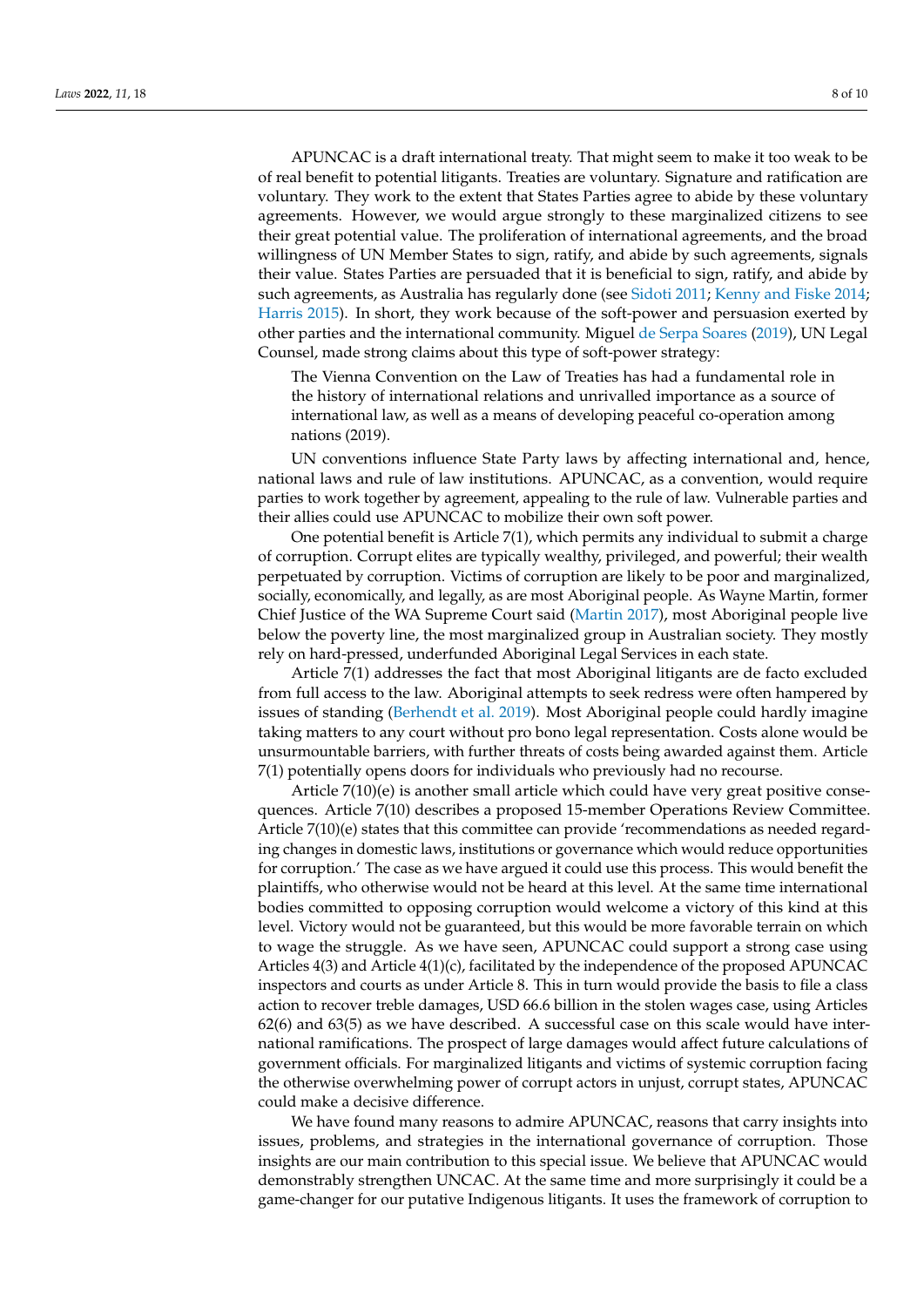prosecute injustices against them as crimes, specified and prosecuted under the law, in the spirit of the rule of law, rather than as moral blemishes for which later populations and governments should feel shame. Unfortunately, shame has proven an insufficient motive for real change [\(Pedersen et al.](#page-8-20) [2004\)](#page-8-20).

APUNCAC has many measures that would make the aspirations of UNCAC more effective. At the same time, we need to keep a judicious perspective, and not overstate the power of such instruments to achieve total justice. We remember Kofi Annan's wise words in the foreword to the original UNCAC. He hoped that it would 'make a real difference to the quality of life of millions of people around the world' [\(United Nations](#page-9-6) [2004,](#page-9-6) p. iv). At the same time, he acknowledged the scale of the challenges, so that the best he could hope was that 'together, we can make a difference'. UNCAC did make a difference, and that difference allowed APUNCAC to be proposed to make another difference. The world needs judicious hope and effective strategies, and that is what APUNCAC offers.

**Author Contributions:** All authors contributed equally to conceptualization; methodology; analysis; investigation; writing: original draft, revision, and editing. All authors have read and agreed to the published version of the manuscript.

**Funding:** This research received no external funding.

**Institutional Review Board Statement:** Not applicable.

**Informed Consent Statement:** Not applicable.

**Data Availability Statement:** Not applicable.

**Conflicts of Interest:** The authors declare no conflict of interest.

#### **References**

<span id="page-8-11"></span>Australian Constitution. n.d. *Commonwealth of Australia Constitution Act 1900 UK*; Canberra: Australian Government.

<span id="page-8-3"></span>Australian Bureau of Statistics (ABS). 1966. Available online: <www.abs.gov.au> (accessed on 30 June 2021).

- <span id="page-8-1"></span>Auty, Kate. 2000. Western Australian courts on Native Affairs 1936–1954—One of 'our' little secrets in the administration of 'justice' for Aboriginal people. *UNSW Law Journal* 23: 149.
- <span id="page-8-19"></span>Berhendt, Larissa, Chris Cuneen, Terri Libesman, and Nicole Watson. 2019. *Aboriginal and Torres Strait Islander Legal Relations*, 2nd ed. Melbourne: Oxford University Press.
- <span id="page-8-7"></span>Brunelle-Quraishi, Ophélie. 2011. Assessing the relevance and efficacy of the United Nations Convention Against Corruption: A comparative analysis. *Notre Dame Journal of International and Comparative Law* 2: 101–66.
- <span id="page-8-9"></span>Burgis, Tom. 2020. *Kleptopia*. New York: HarperCollins.

<span id="page-8-17"></span>de Serpa Soares, Miguel. 2019. *Speeches*. Geneva: Office of UN Directory of Legal Affairs.

- <span id="page-8-16"></span><span id="page-8-4"></span>Fair Work Commission of Australia. 2021. Available online: <www.fwc.gov.au> (accessed on 23 July 2021).
- Harris, Bede. 2015. *Constitutional Law Guidebook*. Oxford: Oxford University Press.
- <span id="page-8-0"></span>Hasluck, Paul. 1970. *Black Australians: A Survey of Native Policy in Western Australia 1829–1897*, 2nd ed. Carlton: Melbourne University Press.
- <span id="page-8-13"></span><span id="page-8-8"></span>Heckler, Hannes. 2010. *UNCAC in a Nutshell*. Bergen: U4 Anticorruption Resource Centre.
- International Justice Mission Australia (IJM). 2021. Available online: <www.ijm.org.au> (accessed on 12 October 2021).
- <span id="page-8-15"></span><span id="page-8-12"></span>Kaufmann, Daniel, and Pablo Vicente. 2011. Legal corruption. *Economics and Politics* 23: 195–219. [\[CrossRef\]](http://doi.org/10.1111/j.1468-0343.2010.00377.x)

Kenny, Mary Anne, and Lucy Fiske. 2014. *Social Work in the Shadow of the Law*. Sydney: Federation Press.

<span id="page-8-6"></span>Kidd, Ros. 2007. *Hard Labour, Stolen Wages: National Report on Stolen Wages*. Strawberry Hills: Australians for Native Title and Reconciliation (ANTaR).

- <span id="page-8-10"></span>Libesman, Terri. 2019. Warfare to Welfare: Genocide to racial discrimination. In *Aboriginal and Torres Strait Islander Legal Relations*, 2nd ed. Edited by Larissa Berhendt, Chris Cuneen, Terri Libesman and Nicole Watson. Melbourne: Oxford University Press.
- <span id="page-8-18"></span>Martin, Wayne. 2017. *Unequal Justice for Indigenous Australians*. Darwin: Criminal Lawyers' Association of the Northern Territory Biennial Conference.
- <span id="page-8-20"></span>Pedersen, Anne, Jaimie Beven, Iain Walker, and Brian Griffiths. 2004. Attitudes toward Indigenous Australians: The role of empathy and guilt. *Journal of Community & Applied Social Psychology* 14: 233–49.
- <span id="page-8-5"></span>Rowley, Charles. 1970. *The Destruction of Aboriginal Society*. Canberra: ANU Press.
- <span id="page-8-2"></span>Senate Standing Committees on Legal and Constitutional Affairs. 2006. *Unfinished Business: Indigenous Stolen Wages*; Canberra: Australian Government.
- <span id="page-8-14"></span>Sidoti, Chris. 2011. National human rights institutions and the International human rights system. In *Human Rights Compliance and Social Change*. Edited by Ryan Goodman and Thomas Pegram. Cambridge: Cambridge University Press.